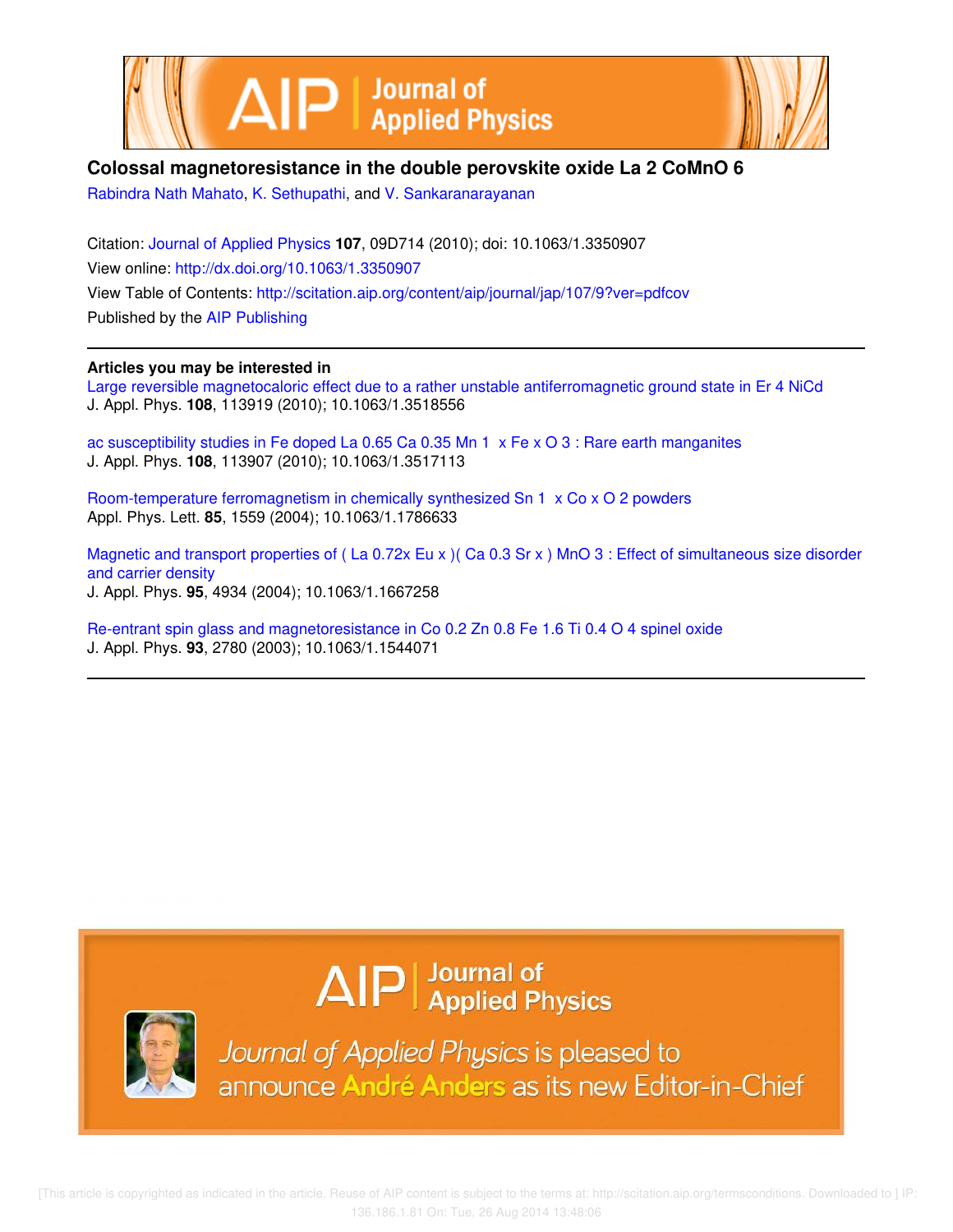# **Colossal magnetoresistance in the double perovskite oxide La<sub>2</sub>CoMnO**<sup>6</sup>

Rabindra Nath Mahato, K. Sethupathi, a) and V. Sankaranarayanan

*Department of Physics, Indian Institute of Technology Madras, Chennai 600 036, India*

Presented 19 January 2010; received 30 October 2009; accepted 19 November 2009; published online 19 April 2010)

Polycrystalline sample of  $La_2CoMnO_6$  has been synthesized by sol-gel technique. The powder x-ray diffraction data confirm the single phase nature of the sample. This compound has monoclinic crystal structure (space group  $P2_1/n$ ) at room temperature. The temperature dependence of magnetization in low field shows considerable variation between zero-field-cooled and field-cooled magnetization curve below  $\sim$ 210 K (T<sub>C</sub>) and it follows Curie–Weiss law in the paramagnetic region. The hysteresis loop at 5 K indicates a coercive field of  $\sim$  6 kOe and remnant magnetization of  $\sim$ 2.32  $\mu_{\rm B}/f.u.$  The temperature dependence of the resistivity data shows semiconductorlike behavior in the temperature range of 5–350 K and follows variable range hopping conduction mechanism in the temperature range 215–350 K. A colossal magnetoresistance of  $\sim$ 80% is observed at 5 K in an applied field of 80 kOe and MR has a negative sign. © *2010 American Institute of Physics.* [doi:10.1063/1.3350907]

## **I. INTRODUCTION**

Double perovskites have gained immense interest in particular after the observation of the ferromagnetic metallic behavior in  $Sr_2FeMoO<sub>6</sub><sup>1</sup>$  and  $Sr_2FeReO<sub>6</sub><sup>2</sup>$ . The variation in structural, transport, and magnetic properties by changing the A, B', and B"-site cations in  $A_2$  B' B"O6 type double perovskites has also received attention in order to understand the mechanism of transport properties and colossal magnetoresistance  $(CMR)$ .<sup>3-7</sup> Dass and Goodenough<sup>8</sup> reported the existence of diverse phases in the double perovskite  $La<sub>2</sub>NiMnO<sub>6</sub>$  and  $La<sub>2</sub>CoMnO<sub>6</sub>$  compounds and explained the magnetic and structural properties. But it is noteworthy to study the magnetoresistance (MR) of these compounds prepared by chemical route. Here we report magnetic and CMR properties of a double perovskite oxide  $La_2CoMnO_6$ .

#### **II. EXPERIMENTAL DETAILS**

Polycrystalline double perovskite  $La_2CoMnO_6$  was prepared using sol-gel technique. The synthesis details are presented elsewhere.<sup>9</sup> The sample was sintered at 1200  $\degree$ C for 12 h. The phase purity and crystal structure of the sample were studied by powder x-ray diffraction at room temperature using  $Cu K_{\alpha}$  radiation. The surface morphology and composition analysis of the sample were carried out by scanning electron microscopy (SEM) attached with the energy dispersive x-ray analysis (EDAX) (FEI, Quanta-200). Direct current magnetization measurements in the range 5–350 K in magnetic fields up to 50 kOe were performed using a vibrating sample magnetometer—physical properties measurements system (PPMS) (Quantum Design). The temperature dependence of resistivity was studied by conventional four probe method using PPMS.

## **III. RESULTS AND DISCUSSION**

The powder XRD data of  $La_2CoMnO_6$  confirms that the sample has monoclinic crystal structure with space group  $P2_1/n$  at room temperature, as reported earlier.<sup>8</sup> The phase composition is confirmed by SEM and EDAX analysis.

The temperature dependence of zero-field-cooled (ZFC) and field-cooled (FC) magnetization is measured from 5 to 300 K in 100 Oe magnetic field and is shown in Fig. 1. Below 210 K, divergence has been observed between ZFC and FC magnetization curves. Similar difference in low field ZFC and FC magnetization data has been reported for  $\text{La}_2\text{MnCoO}_6$ .<sup>10</sup> The FC magnetization reaches a maximum value of  $\sim$ 1.7  $\mu_B$ /f.u. at 5 K. Paramagnetic susceptibility in the temperature range of 225–300 K is fitted to Curie–Weiss law (inset in Fig. 1). The paramagnetic Curie temperature of  $\sim$ 208 K and the effective paramagnetic moment of ~3.82  $\mu_{\rm B}$  per formula unit, which is less than the theoreti-



FIG. 1. (Color online) Temperature dependence of zero-field-cooled and field-cooled magnetization of  $La<sub>2</sub>MnCoO<sub>6</sub>$  in an applied field of 100 Oe. Inset shows the Curie–Weiss fit to paramagnetic susceptibility.

 [This article is copyrighted as indicated in the article. Reuse of AIP content is subject to the terms at: http://scitation.aip.org/termsconditions. Downloaded to ] IP: 136.186.1.81 On: Tue, 26 Aug 2014 13:48:06

a)Author to whom correspondence should be addressed. Electronic mail: ksethu@physics.iitm.ac.in.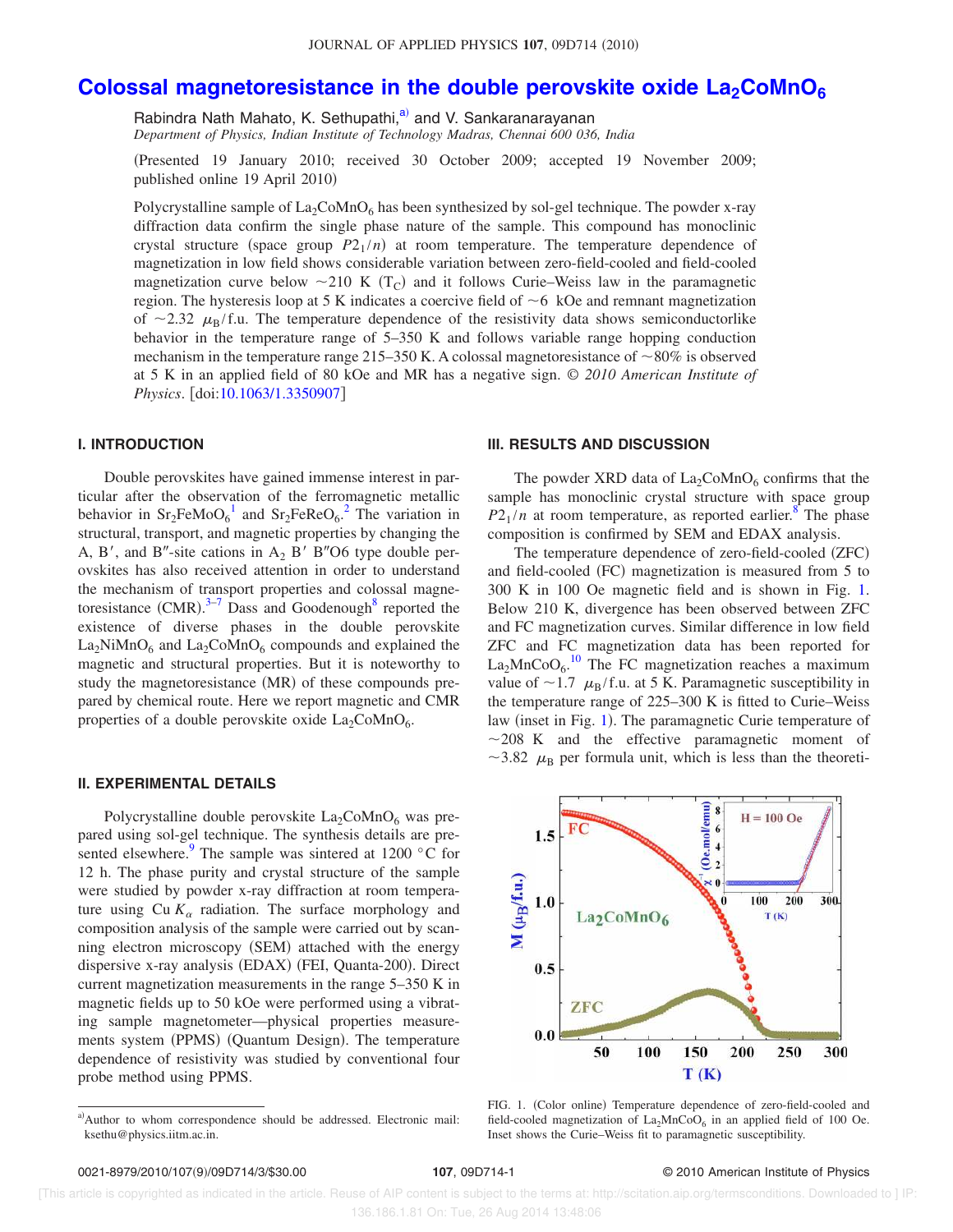

FIG. 2. (Color online) Magnetization vs field data of  $La_2MnCoO_6$  at different temperatures.

cally obtained spin only moment  $(5.89 \mu_B)$ , have been obtained. Figure 2 shows the magnetization versus field (M-H) curves at different temperatures. Hysteresis loop has been observed at 10 K with a coercive field of  $\sim$  6 kOe and remnant magnetization of  $\sim$ 2.3  $\mu_B$ /f.u. At temperatures higher than  $T_C$  (T > 210 K), the M-H behavior is linear, corresponding to a paramagnetic state.

The temperature dependence of resistivity  $(\rho)$  is measured in zero field and applied magnetic field of 50 kOe and is shown in Fig. 3. The resistivity of the sample increases with decreasing temperature and it shows semiconductorlike behavior in the temperature range of 5–350 K. The resistivity in the temperature range 200–5 K could be interpreted on the basis of the nearest-neighbor hopping<sup>11</sup> of polarons model, according to which resistivity is expressed as  $\rho/T$  $= \rho_0 \exp(E_P/\kappa_B T)$ , where  $E_P$  (activation energy of polarons)  $\sim$ 110 meV. The temperature above 200 K fits well with variable range hopping (VRH) model,<sup>12</sup> i.e., ln  $\rho$  versus  $1/T^{1/4}$  (see inset of Fig. 3). So the VRH conduction mechanism dominates in the temperature range from 200 to 350 K and according to it the resistivity can be written as



FIG. 3. (Color online) Temperature variation in electrical resistivity  $\rho$  of  $La<sub>2</sub>MnCoO<sub>6</sub>$ . Inset shows the fit to VRH model.



FIG. 4. (Color online) Field dependence of MR of  $La_2MnCoO_6$  at different temperatures.

$$
\rho = \rho_0 \exp\left(\frac{T_0}{T}\right)^{1/4},\tag{1}
$$

where  $\rho_0$  is the prefactor and  $T_0$  is the characteristic temperature. The characteristic temperature  $T_0$  is related to the localization length  $1/\alpha$  of the electrons by  $T_0 = 24\alpha^3/\pi g_{(E_F)}\kappa_B$ , where  $g_{(E_F)}$  denotes the density of states at the Fermi level. Assuming the localization length  $1/\alpha \sim 10^{-10}$  m, the density of states  $g_{(E_F)}$  is estimated to be  $\sim 10^{18} / \text{eV cm}^3$ . The order of  $g_{(E_F)}$  obtained is in the range that of oxide semiconductors<sup>13</sup>  $[g(E_F) \approx 10^{17}$  to  $10^{19}$ /eV cm<sup>3</sup>]. The field dependence of MR is plotted for various temperatures (Fig. 4). The MR ratio has been computed using the relation

$$
MR\% = \frac{\rho(H) - \rho(0)}{\rho(0)} \times 100,\tag{2}
$$

where  $\rho(0)$  is the resistivity at zero applied magnetic field and  $\rho$ (*H*) is the applied field resistivity. Figure 4 shows that the MR value decreases as the temperature increases and at 300 K maximum value of MR is found to be  $\sim$ 17% for an applied field of 80 kOe. A CMR of  $\sim$ 80% is observed at 5 K in an applied field of 80 kOe and MR has negative sign. With such a large value of MR, this material could be the promising candidate for low temperature magnetoresistive spintronic devices.<sup>14</sup>

#### **IV. CONCLUSION**

The double perovskite  $La_2MnCoO_6$  sample synthesized by sol-gel method, has monoclinic crystal structure at room temperature. This sample undergoes paramagnetic to ferromagnetic transition  $\sim$  210 K. It has semiconductorlike resistivity behavior in the temperature range 5–350 K. Resistivity variation above 200 K is explained by VRH model. A CMR of  $\sim$ 80% is observed at 5 K in an applied field of 80 kOe.

### **ACKNOWLEDGMENTS**

The authors thank the Nano Functional Material Technology Centre (NFMTC), IIT Madras for providing access to

 [This article is copyrighted as indicated in the article. Reuse of AIP content is subject to the terms at: http://scitation.aip.org/termsconditions. Downloaded to ] IP: 136.186.1.81 On: Tue, 26 Aug 2014 13:48:06